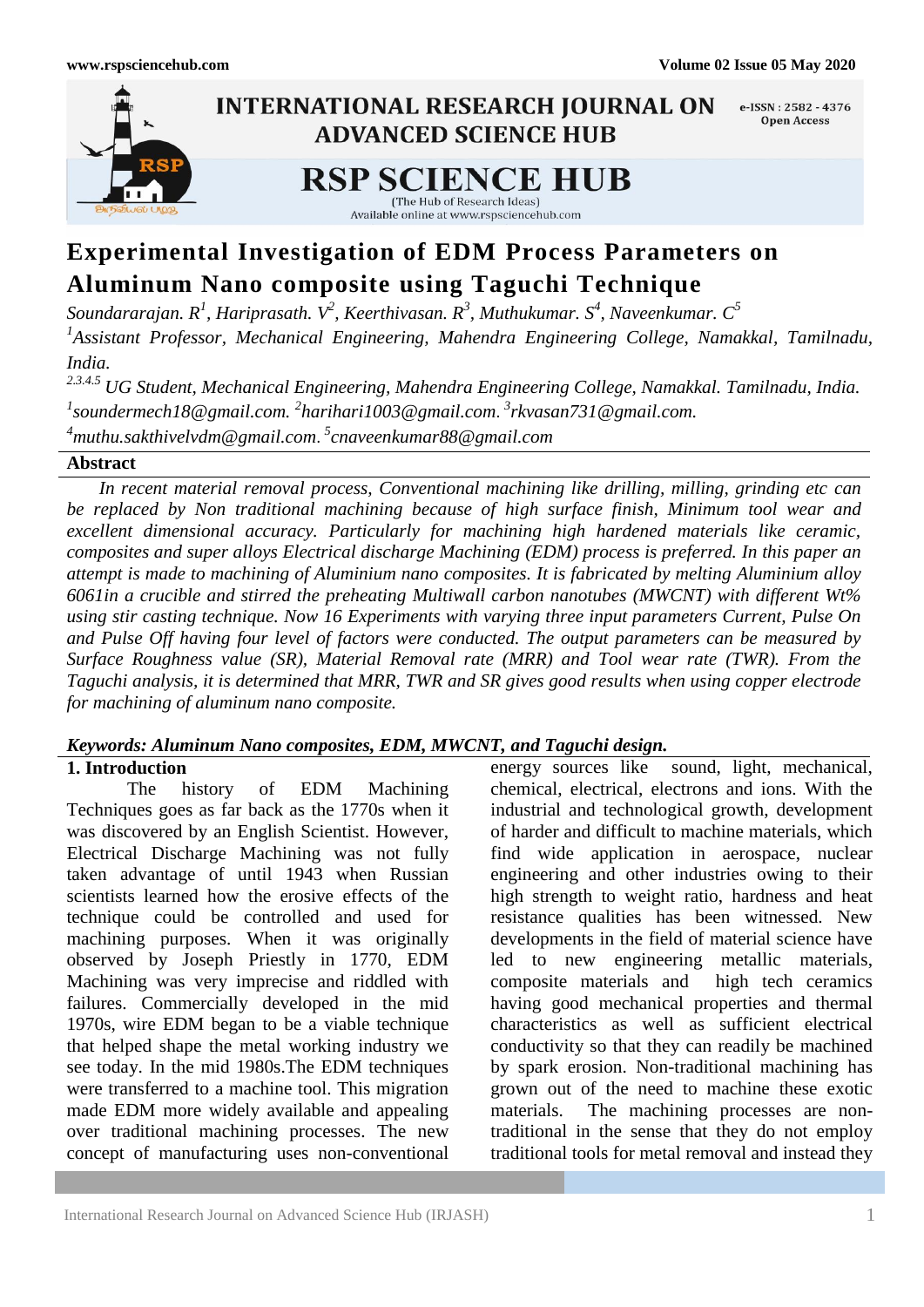directly use other forms of energy. The problems of high complexity in shape, size and higher demand for product accuracy and surface finish can be solved through non-traditional methods. Currently, non-traditional processes possess virtually unlimited capabilities except for volumetric material removal rates, for which great advances have been made in the past few years to increase the material removal rates. As removal rate increases, the cost effectiveness of operations also increases, stimulating ever greater uses of non-traditional process. The Electrical Discharge Machining process is employed widely for making tools, dies and other precision parts.

EDM has been replacing drilling, milling, grinding and other traditional machining operations and is now a well-established machining option in many manufacturing industries throughout the world. And is capable of machining geometrically complex or hard material components, that are precise and difficult-to-machine such as heat treated tool steels, composites, super alloys, ceramics, carbides, heat resistant steels etc. being widely used in die and mold making industries, aerospace, aeronautics and nuclear industries. Electric Discharge Machining has also made its presence felt in the new fields such as sports, medical and surgical, instruments, optical, including automotive R&D areas.

# **1.1 Introduction of EDM**

Before Electro Discharge Machining (EDM) is an electro-thermal non-traditional machining Process, where electrical energy is used to generate electrical spark and material removal mainly occurs due to thermal energy of the spark. EDM is mainly used to machine difficult-to-machine materials and high strength temperature resistant alloys. EDM can be used to machine difficult geometries in small batches or even on job-shop basis. Work material to be machined by EDM has to be electrically conductive

# **1.2 Principle of EDM**

In this process the metal is removing from the work piece due to erosion case by rapidly recurring spark discharge taking place between the tool and work piece. Show the mechanical set up and electrical set up and electrical circuit for electro discharge machining.

## **2. Literature Review**

 Any project work could not be carried out without previous relevant efforts done. In our case we also have gone through many books, journals, reports, projects and paper presentation which helped us to proceed smoothly and in very sequential manner with lots of knowledge. Here is some literature mentioned to show our gratitude for their help. Dhar and Purohit [1] evaluates the effect of current (c), pulse-on time (p) and air gap voltage (v) on MRR, TWR, ROC of EDM with Al–4Cu– 6Si alloy–10 wt. % SiCP composites. This experiment can be using the PS LEADER ZNC EDM machine and a cylindrical brass electrode of 30 mm diameter. And three factors, three levels full factorial design was using and analyzing the results. A second order, non-linear mathematical model has been developed for establishing the relationship among machining parameters. The significant of the models were checked using technique ANOVA and finding the MRR, TWR and ROC increase significant in a non-linear fashion with increase in current karthikeyan et .al [2] has presented the mathematical molding of EDM with aluminium-silicon carbide particulate composites. Mathematical equation is *Y*=f(*V*, *I*, *T*). And the effect of MRR, TWR, SR with Process parameters taken in to consideration were the current (I), the pulse duration (T) and the percent volume fraction of SiC  $(25 \mu \text{ size})$ . A three-level full factorial design was choosing. Finally, the significant of the models were checked using the ANOVA. The MRR was found to decrease with an increase in the percent volume of SiC, whereas the TWR and the surface roughness increase with an increase in the volume of Sic.[3−7] Evolution the of effect of the EDM Current, electrode marital polarity, pulse duration and rotation of electrode on metal removal rate, TWR, and SR, and the EDM of Al-Sic with 20-25 vol. % SiC, Polarity of the electrode and volume present of SiC, the MRR increased with increased in discharge current and specific current it decreased with increasing in pulse duration. Increasing the speed of the rotation electrode resulted in a positive effect with MRR, TWR and better SR than stationary. The electric motor can be used to rotate the electrode (tool) AV belt as used to transmit he power from the motor to the electrode Optimization parameters for EDM drilling were also developed to summarize the effect of machining characteristic such as MRR, TWR and SR.[8−14].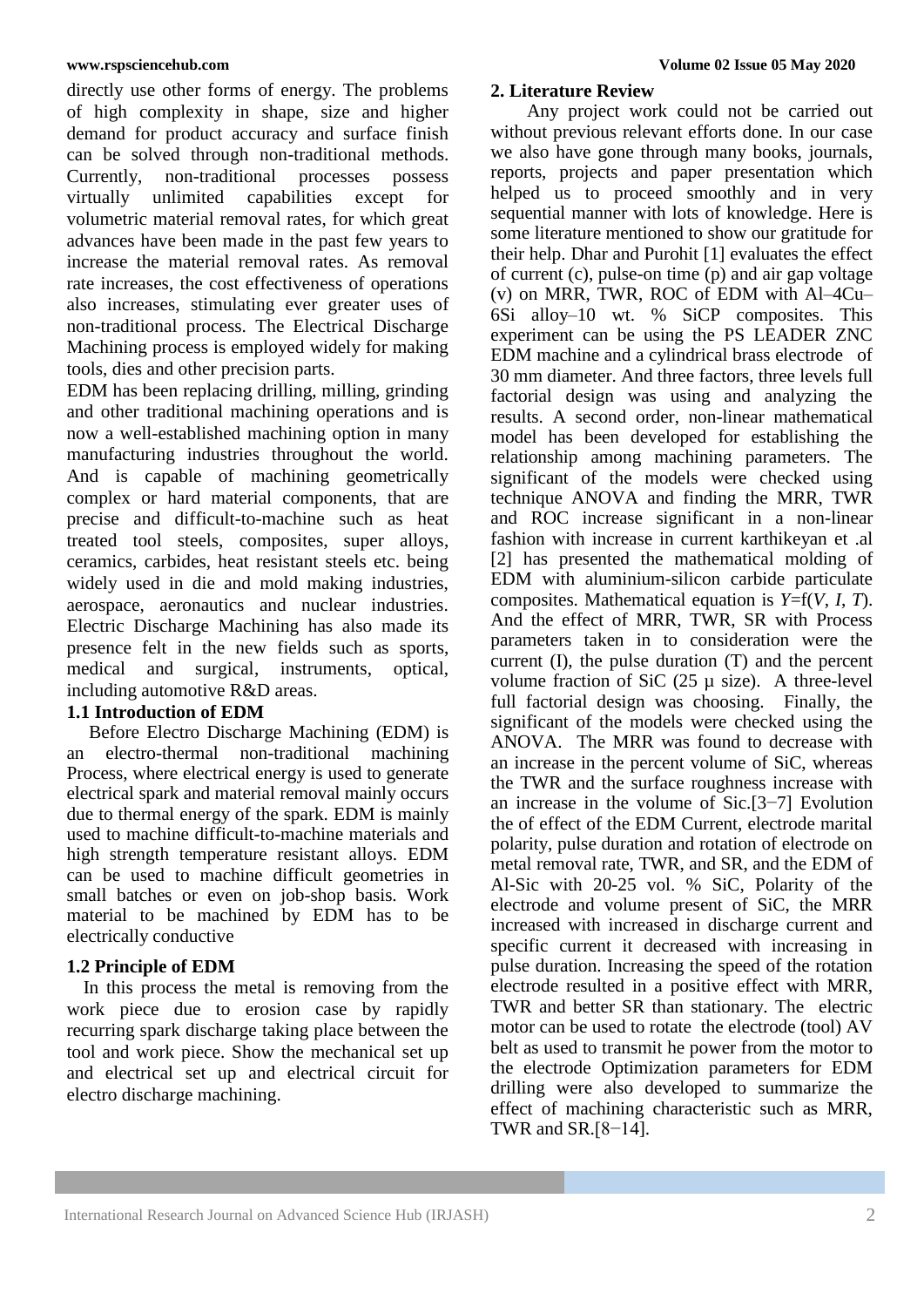#### **3. Experimental works**

 In this chapter we are going to discuss about the experimental work which is consist about formation of the L-16 orthogonal array based on Taguchi design, orthogonal array is reduces the total on of experiment, in this experiment total 16 run. And Experimental set up, selection of work piece, tool design, and taking all the value and calculation of MRR (Material Removal Rate), SR (surface Roughness) and TWR (Tool Wear Rate). For this experiment the whole work can be down by Electric Discharge Machine, (die-sinking type) with servo-head (constant gap) and positive polarity for electrode was used to conduct the experiments. Commercial grade EDM oil (specific gravity= 0.78, freezing point=  $92^{\circ}$ C) was used as dielectric fluid. With internal flushing of cu tool

with a pressure of  $0.230 \text{ kgf/cm}^2$ . Experiments were conducted with positive polarity of copper electrode. The pulsed discharge current was applied in various steps in positive mode.

# **3.1 Power generator and control unit**

 Power generator and control unit - The power supply control the amount of energy consumed. First, it has a time control function which controls the length of time that current flows during each pulse; this is called "on time." Then it is control the amount of current allowed to flow during each pulse. These pulses are of very short duration and are measured in microseconds. There is a handy rule of thumb to determine the amount of current a particular size of electrode should use: for an efficient removal rate, each square inch of electrode calls for 50 A. Low current level for large electrode will extend overall machine time unnecessarily. Conversely, too heavy a current load can damage the work piece of electrode.

# **3.2 Mechanism of Tool wears**

 Tool wear is an important factor because if affects dimensional accuracy and the shape produced. Tool wear is related to the melting point of the materials. Tool wear is affected by the precipitation of carbon from the hydrocarbon dielectric on the electrode surface during sparking. Also the rapid wear on the electrode edge was because of the failure of carbon to precipitate at difficult to reach regions of the electrode. TWR is expressed as the ratio of the difference of weight of the tool before and after machining to the machining time. Table 1 shows experiment runs

according to Design of Experiments. The corresponding output of SR, MRR and TWR can be recorded for each experiment.

## **3.3 Effect of Material Removal Rate:**

For any kind of machining process Material Removal Rate is considered tobe important machining characteristics, EDM is an electro thermal process, the material removal takes place by melting and evaporation. The fig 1. Plot between MRR (g/cm3) Vs Current, Pulse On, and Pulse Off. Taguchi's analysis is used to interpret the relation between MRR and all input parameters. From the Fig.1. it is evident that MRR is optimum when Current reaches 15A, after the MRR value decreased. The 40us, the MRR is increased linearly in Pulse ON time. The MRR shows directly proportional to Pulse OFF time upto 6µs, after the MRR value dropped.

# **3.4 Effect of Surface Roughness:**

The fig.2.is plot between SR  $(\mu m)$  Vs Current, Pulse On, Pulse Off. The influence of individual input parameters can be analyzed using Taguchi's method. Here SR is Optimum for 10A current, further SR value increases when current increases. The Pulse On time increases, value of SR also decreases upto 10 $\mu$ s after that SR increases further increase increasing of Pulse On time. The SR value in contradict with Pulse On time. Here Pulse Off time increases, then the SR value is increased and shows the optimum SR value at attained at 2 µs.

# **3.5 Effect of Tool Wear Rate:**

The Effect of TWR vs Current, Pulse On and Pulse Off time shows in fig.3. The graph is plotted and interactions can be evaluated using Taguchi's Method. Tool wear is optimum at peak current of 5 A. From the graph, when current value Increases, the tool wear gradually increases and both parameters are inversely proportional to each other. Further Pulse On time increases, tool wear rate also increases significantly. Hence minimum Pulse On time must be given to increase the Tool life. Pulse Off time also influences same like pulse on time for Tool wear rate. The Tool wear optimum at Pulse off time 2 µs, further increases the pulse off time, Tool wear also increased slightly.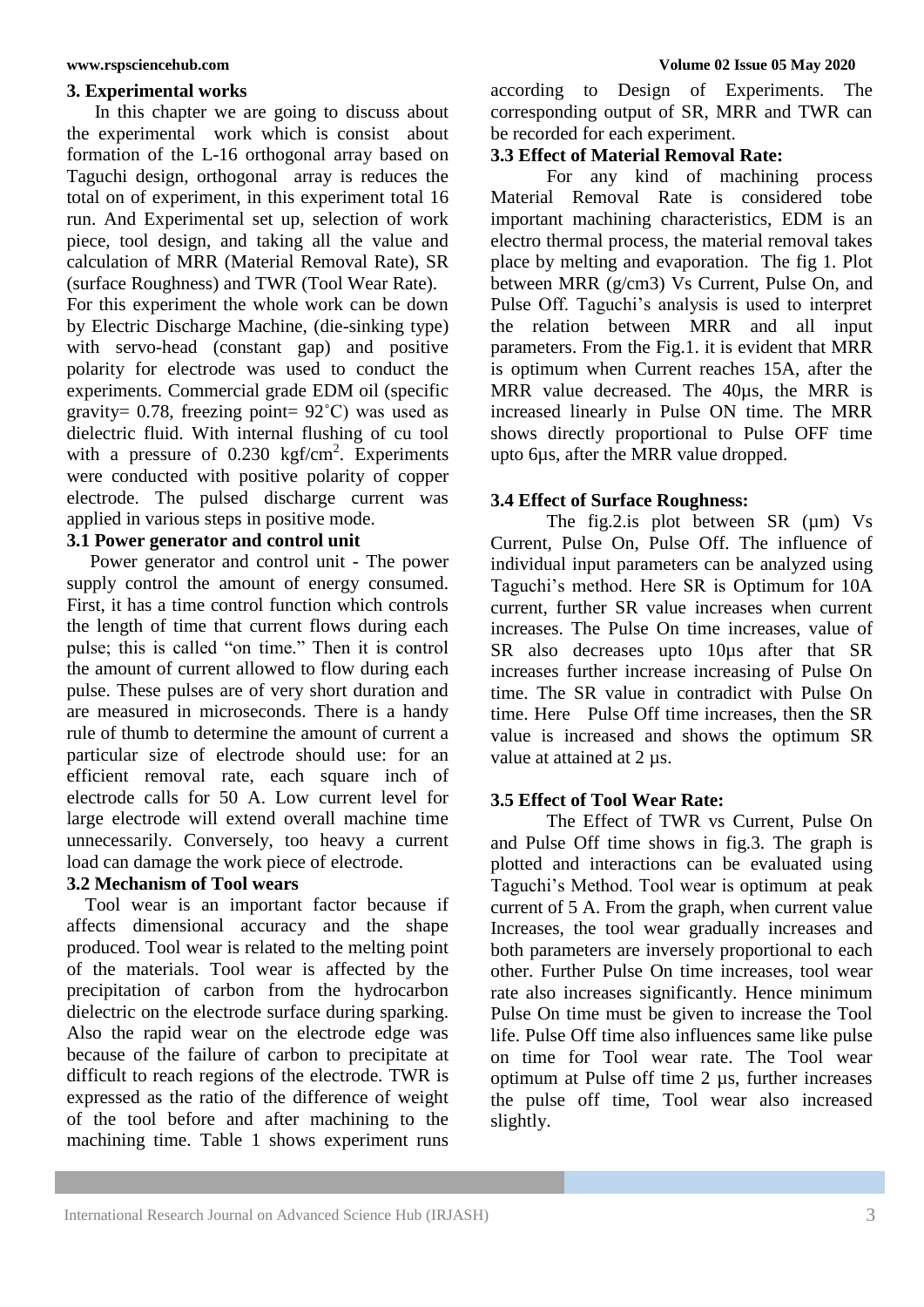### **4. Result and Discussion:**

| Experiment<br>N <sub>0</sub> | Current<br>(Amps) | Pulse<br>ON | Pulse Off      | <b>SR</b> | <b>MRR</b> | <b>TWR</b> |
|------------------------------|-------------------|-------------|----------------|-----------|------------|------------|
|                              |                   | $(\mu s)$   | $(\mu s)$      | $(\mu m)$ | $(g/cm^3)$ | $(g/cm^3)$ |
| 1.                           | 5                 | 10          | $\overline{2}$ | 4.927     | 0.052      | 0.0002     |
| 2.                           | 5                 | 20          | $\overline{4}$ | 6.832     | 0.0905     | 0.0005     |
| 3.                           | 5                 | 30          | 6              | 8.421     | 0.115      | 0.0006     |
| $\overline{4}$ .             | 5                 | 40          | 8              | 7.329     | 0.2464     | 0.0022     |
| 5.                           | 10                | 10          | $\overline{4}$ | 5.394     | 0.124      | 0.0046     |
| 6.                           | 10                | 20          | $\overline{2}$ | 6.921     | 0.204      | 0.0004     |
| 7.                           | 10                | 30          | 8              | 7.028     | 0.252      | 0.0008     |
| 8.                           | 10                | 40          | 6              | 6.032     | 0.3598     | 0.3598     |
| 9.                           | 15                | 10          | 6              | 4.868     | 0.4184     | 0.0024     |
| 10.                          | 15                | 20          | 8              | 7.962     | 0.2532     | 0.0202     |
| 11.                          | 15                | 30          | $\overline{2}$ | 6.702     | 0.3762     | 0.023      |
| 12.                          | 15                | 40          | $\overline{4}$ | 7.568     | 0.1636     | 0.0186     |
| 13.                          | 20                | 10          | 8              | 7.108     | 0.1646     | 0.0322     |
| 14.                          | 20                | 20          | 6              | 7.838     | 0.3794     | 0.0334     |
| 15.                          | 20                | 30          | $\overline{4}$ | 6.913     | 0.3348     | 0.0164     |
| 16.                          | 20                | 40          | $\overline{2}$ | 8.172     | 0.2594     | 0.0198     |

# **Table.1.L16 Experimental Results**

# **3.5 Regression Equation:**

The regression equation is for MRR, SR & TWR predicted from the minitab software shown in equation  $1 \ 2 \ \& \ 3$ .

**MRR (g/cm3)** = 0.2371 - 0.1111 Current\_5 - 0.0021 Current\_10 + 0.0658 Current\_15+ 0.0475 Current\_20 - 0.0473 Pulse On\_10 - 0.0053 Pulse On\_20+ 0.0324 Pulse On\_30 + 0.0202 Pulse On\_40 - 0.0142 Pulse Off\_2- 0.0589 Pulse Off\_4 + 0.0811 Pulse Off\_6 - 0.0080 Pulse Off\_8 (1)

**SR (µm)** = 6.876 + 0.001 Current\_5 - 0.532 Current\_10 - 0.101 Current\_15 + 0.632 Current\_20- 1.302 Pulse On\_10 + 0.512 Pulse On\_20 + 0.390 Pulse On\_30 + 0.399 Pulse On\_40- 0.195 Pulse Off\_2 - 0.199 Pulse Off\_4 - 0.086 Pulse Off\_6 + 0.481 Pulse Off\_8 (2) 0.199 Pulse Off\_4 - 0.086 Pulse Off\_6 + 0.481 Pulse Off\_8

**TWR ((g/cm3))** = 0.0334 - 0.0326 Current\_5 + 0.0580 Current\_10 - 0.0174 Current\_15-0.0080 Current\_20  $-0.0236$  Pulse On 10 - 0.0198 Pulse On  $20 - 0.0232$  Pulse On  $30 + 0.0667$  Pulse On 40 -0.0226 Pulse Off\_ $\overline{2}$ - 0.0234 Pulse Off\_ $\overline{4}$  + 0.0656 Pulse Off\_ $\overline{6}$  - 0.0196 Pulse Off\_8 (3)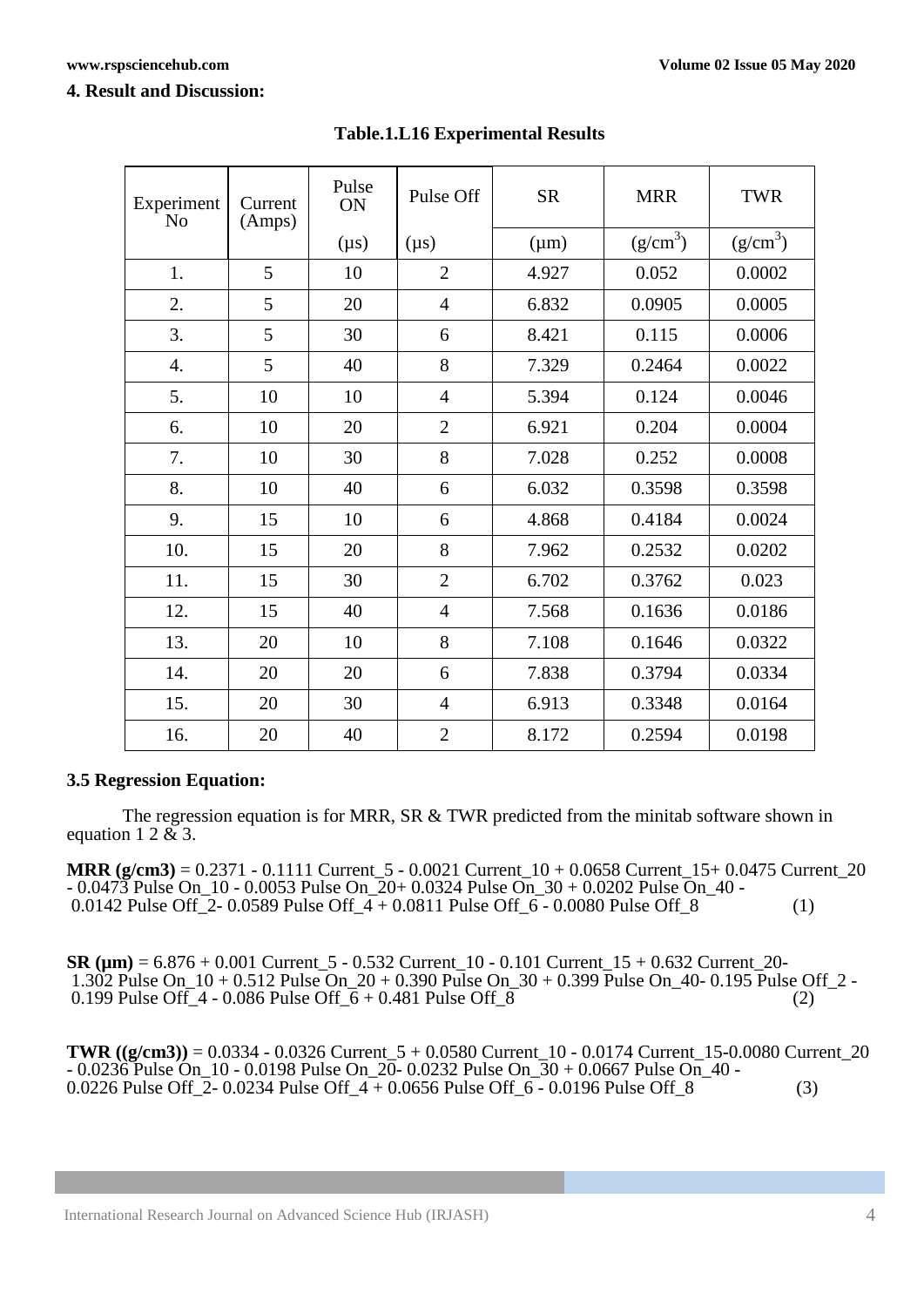

**Fig : 1.**MRR Vs Current, Pulse On, Pulse Off.



**Fig : 2.** SR Vs Current, Pulse On, Pulse Off.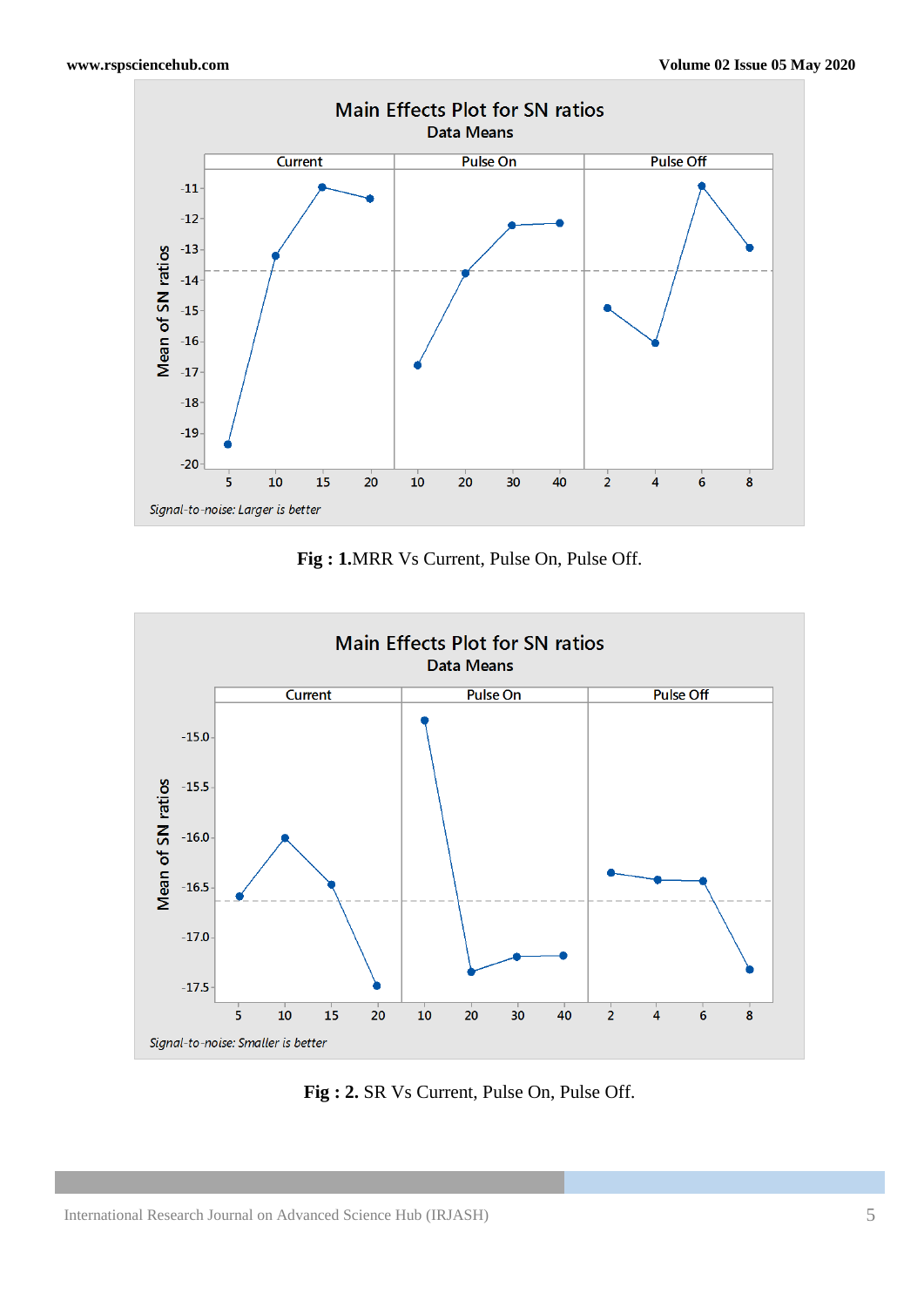

**Fig : 3** TWR vs Current, Pulse On and Pulse Off time

#### **4. Conclusion**

From the experiments done, the following conclusion can be drawn. Aluminium and Multiwall Carbon Nanotubes can be fabricated by Stir casting technique. Further the machining is done by EDM with copper is used as a tool. There are three input parameters with Four level of factors can be taken to conduct 16 experiments and output parameters like TWR, MRR and SR values can be noted. Effect of Each parameter on TWR, SR and MRR can be plotted. From these graphs, MRR shows optimum at 15A current, 40 µs pulse On and 06 µs Pulse off value. Similarly, SR value is optimum for 10A current, 10 µs Pulse On and 02 µs Pulse Off value. TWR shows good response when current value reaches 05 A, 10 us Pulse On and 02 µs Pulse Off value. The mathematical model also presented to predict the optimized process parameter to achieve high MRR and low SR and TWR.

#### **References**

[1]. Dhar, S., Purohit, Rr., Saini, R., Sharma, A. and Kumar, G.H., 2007. Mathematical modeling of electric discharge machining of cast Al-4Cu-6Si alloy-10 wt.% sicp composites. Journal of Materials Processing Technology, 193(1-3), 24-29.

- [2]. Karthikeyan R, Lakshmi Narayanan, P.R. and Naagarazan, R.S., 1999. Mathematical modeling for electric discharge machining of aluminiumsilicon carbide particulate composites. Journal of Materials Processing Technology, 87(1-3), 59-63.
- [3]. El-Taweel, T.A., 2009. Multi-response optimization of EDM with Al-Cu-Si-tic P/M composite electrode. International Journal of Advanced Manufacturing Technology, 44(1-2),100-113.
- [4]. Mohan, B., Rajadurai, A. and Satyanarayana, K.G., 2002. Effect of sic and rotation of electrode on electric discharge machining of Al-sic composite. Journal of Materials Processing Technology, 124(3), 297- 304.
- [5]. Lin, y.-., Cheng, C.-., Su, B.-. and Hwang, L.-., 2006. Machining characteristics and optimization of